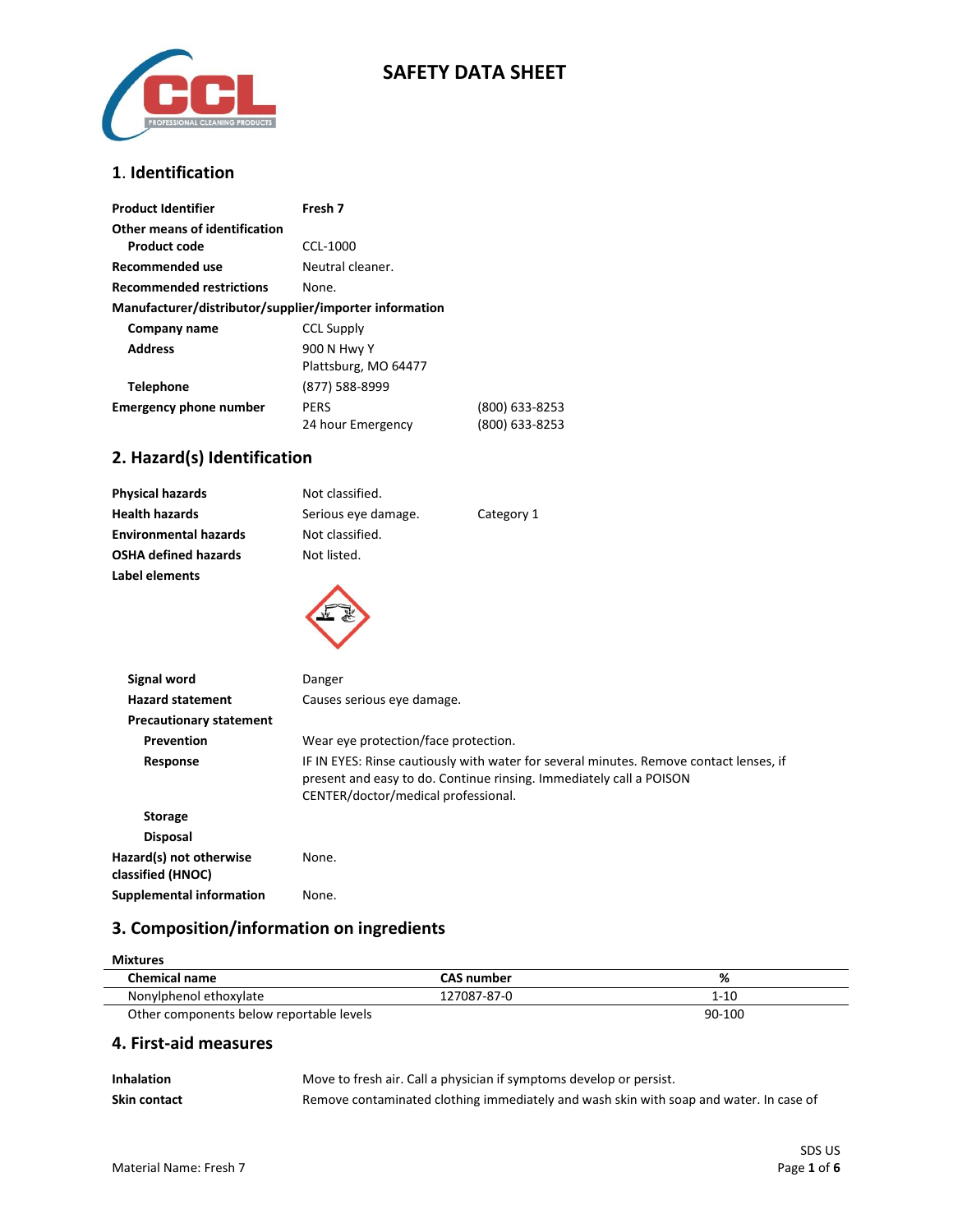| Eye contact                                                                  | eczema or other skin disorders: Seek medical attention and take along these instructions.<br>Rinse with water for at least 15 minutes. Remove contact lenses, if present and easy to do. |
|------------------------------------------------------------------------------|------------------------------------------------------------------------------------------------------------------------------------------------------------------------------------------|
|                                                                              | Get medical attention. Eye wash stations should be located in work area.                                                                                                                 |
| Ingestion                                                                    | Rinse mouth. Get medical attention if symptoms occur. Do not induce vomiting.                                                                                                            |
| <b>Most important</b><br>symptoms/effects, acute and<br>delayed              | Dermatitis. Rash. May cause an allergic skin reaction.                                                                                                                                   |
| Indication of immediate<br>medical attention and special<br>treatment needed | Provide general support measures and treat symptomatically. Keep victim under observation.<br>Symptoms may be delayed.                                                                   |
| <b>General information</b>                                                   | Ensure that medical personnel are aware of the material(s) involved, and take precautions to<br>protect themselves. Wash contaminated clothing before reuse.                             |

# **5. Fire-fighting measures**

| Suitable extinguishing media                                        | Water fog. Foam. Dry chemical powder. Carbon dioxide $(CO2)$ .                                |
|---------------------------------------------------------------------|-----------------------------------------------------------------------------------------------|
| Unsuitable extinguishing<br>media                                   | None known.                                                                                   |
| Specific hazards arising from<br>the chemical                       | During fire, gases hazardous to health may be formed.                                         |
| Special protective equipment<br>and precautions for<br>firefighters | Self-contained breathing apparatus and full protecting clothing must be worn in case of fire. |
| <b>Fire-fighting</b><br>equipment/instructions                      | Move containers from fire area if you can do so without risk.                                 |
| <b>Specific methods</b>                                             | Use standard firefighting procedures and consider the hazards of other involved materials.    |
| <b>General fire hazards</b>                                         | No unusual fire or explosion hazards noted.                                                   |

### **6. Accidental release measures**

| Personal precautions,<br>protective equipment and<br>emergency procedures | Wear appropriate protective equipment and clothing during clean-up. Wear eye/face<br>protection.                                                                                                                                                                 |
|---------------------------------------------------------------------------|------------------------------------------------------------------------------------------------------------------------------------------------------------------------------------------------------------------------------------------------------------------|
| <b>Methods and materials for</b><br>containment and cleaning up           | Caution – spillages may be slippery.                                                                                                                                                                                                                             |
|                                                                           | Large spills: Stop the flow of material, if this is without risk. Dike the spilled material, where<br>this is possible. Absorb in vermiculite, dry sand or earth and place into containers. Prevent<br>entry into waterways, sewer, basements or confined areas. |
|                                                                           | Small spills: Wipe up with absorbent material (e.g. cloth, fleece). Clean surface thoroughly to<br>remove residual contamination.                                                                                                                                |
|                                                                           | Never return spills to original container for re-use. For waste disposal, see section 13 of the<br>SDS.                                                                                                                                                          |
| <b>Environmental precautions</b>                                          | Do not release into the environment (see section 12). Avoid discharge into areas not<br>consistent with package labeling.                                                                                                                                        |
| 7. Handling and storage                                                   |                                                                                                                                                                                                                                                                  |

| <b>Precautions for safe handling</b> | Avoid contact with eyes, skin, and clothing. Avoid prolonged exposure. Wear appropriate |
|--------------------------------------|-----------------------------------------------------------------------------------------|
|                                      | personal protective equipment. Observe good industrial hygiene practices.               |
| Conditions for safe storage,         | Store in original tightly closed container. Do not store in extreme conditions.         |
| including any                        |                                                                                         |
| incompatibilities                    |                                                                                         |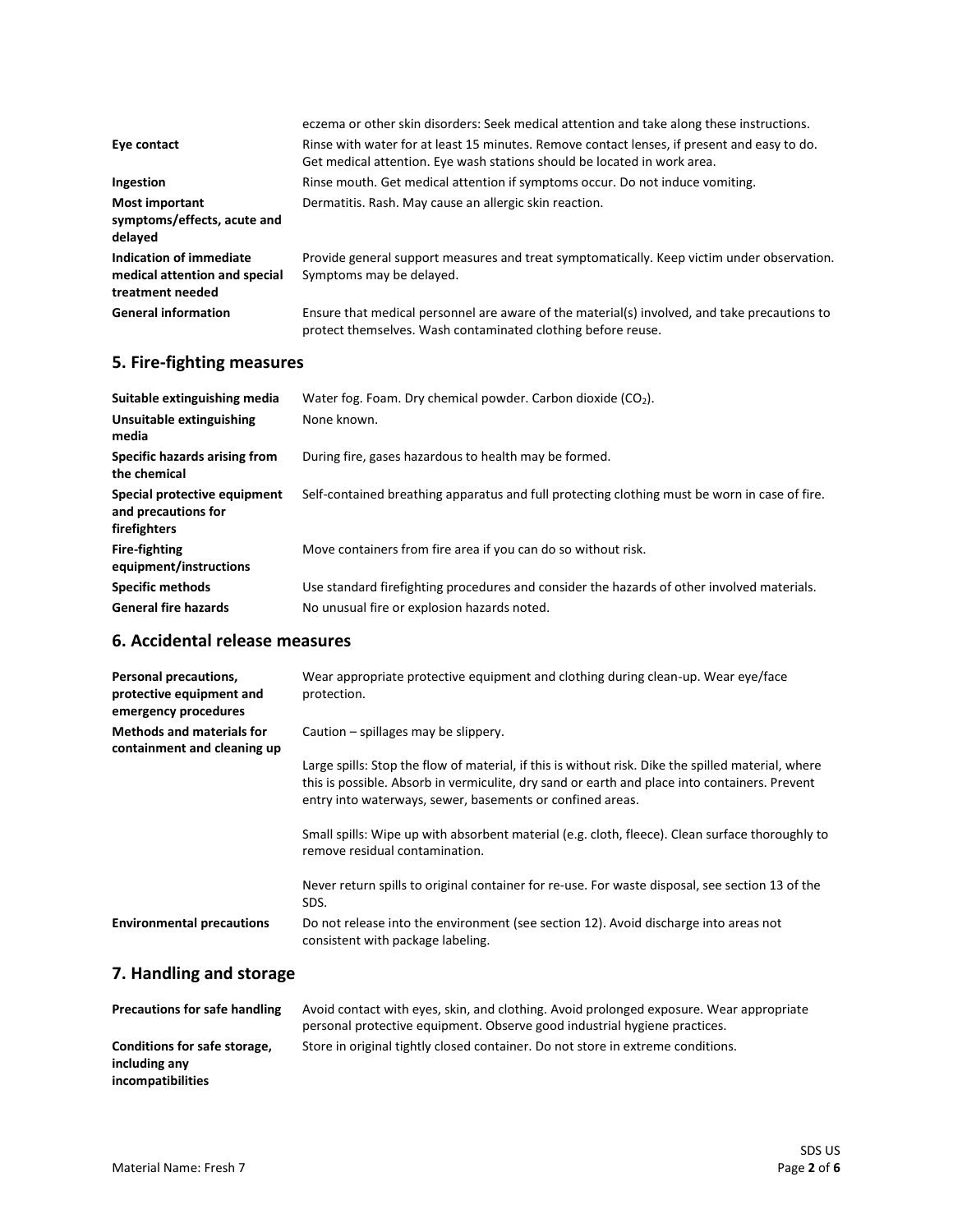## **8. Exposure controls/personal protection**

#### **Occupational exposure limits**

None established

| <b>Biological limit values</b>           |                                                                                                                                                                                                                                                                                                                                                       |
|------------------------------------------|-------------------------------------------------------------------------------------------------------------------------------------------------------------------------------------------------------------------------------------------------------------------------------------------------------------------------------------------------------|
| None established                         |                                                                                                                                                                                                                                                                                                                                                       |
|                                          |                                                                                                                                                                                                                                                                                                                                                       |
| Appropriate engineering<br>controls      | Emergency eye wash stations and showers should be readily accessible. Provide natural or<br>mechanical ventilation.                                                                                                                                                                                                                                   |
|                                          | Individual protection measures, such as personal protective equipment                                                                                                                                                                                                                                                                                 |
| Eye/face protection                      | Avoid contact with eyes. Wear safety glasses with side shields (or goggles).                                                                                                                                                                                                                                                                          |
| Skin protection                          |                                                                                                                                                                                                                                                                                                                                                       |
| <b>Hand protection</b>                   | Wear appropriate chemical resistant gloves.                                                                                                                                                                                                                                                                                                           |
| Other                                    | None.                                                                                                                                                                                                                                                                                                                                                 |
| <b>Respiratory protection</b>            | Respiratory protection not required.                                                                                                                                                                                                                                                                                                                  |
| <b>Thermal hazards</b>                   | Wear appropriate thermal protective clothing, when necessary.                                                                                                                                                                                                                                                                                         |
| <b>General hygiene</b><br>considerations | When using do not smoke or use chewing tobacco. Always observe good personal hygiene<br>measures, such as washing after handling the material and before eating, drinking, and/or<br>smoking. Routinely wash work clothing and protective equipment to remove contaminants.<br>Contaminated work clothing should not be allowed out of the workplace. |

### **9. Physical and chemical properties**

| Appearance                       |                        |
|----------------------------------|------------------------|
| <b>Physical State</b>            | Clear liquid.          |
| Color                            | Blue/green.            |
| Odor                             | Fresh.                 |
| <b>Odor threshold</b>            | Not available.         |
| рH                               | $6 - 7$                |
| Melting/freezing point           | Not available.         |
| Initial boiling point and        | >212°F (100°C)         |
| boiling range                    |                        |
| <b>Flash point</b>               | >385°F (196°C)         |
| <b>Evaporation rate</b>          | Not available.         |
| <b>Flammability</b>              | Not available.         |
| <b>Flammability Limits</b>       |                        |
| Upper                            | Not available.         |
| Lower                            | Not available.         |
| Vapor pressure                   | Not available.         |
| Vapor density                    | Not available.         |
| Specific gravity (water=1)       | 1.01                   |
| Solubility in water              | Soluble.               |
| <b>Partition coefficient</b>     | Not available.         |
| (n-octanol/water)                |                        |
| <b>Auto-ignition temperature</b> | Not available.         |
| <b>Decomposition temperature</b> | Decomposes on heating. |
| <b>Viscosity</b>                 | Not available.         |
|                                  |                        |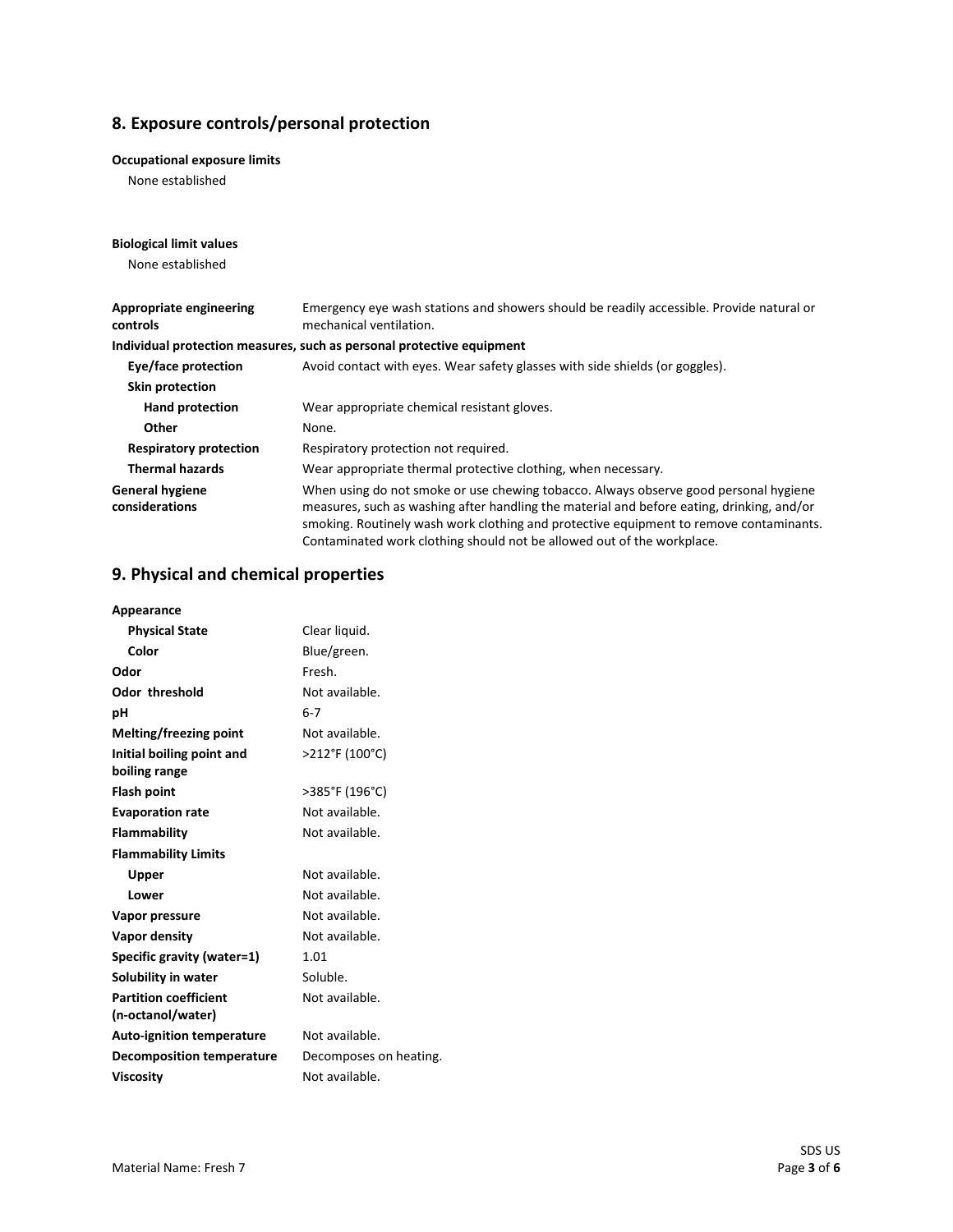## **10. Stability and reactivity**

| Reactivity                                   | This product is stable and non-reactive under normal conditions of use. |
|----------------------------------------------|-------------------------------------------------------------------------|
| <b>Chemical stability</b>                    | Material is stable under normal conditions.                             |
| <b>Possibility of hazardous</b><br>reactions | Hazardous polymerization does not occur.                                |
| <b>Conditions to avoid</b>                   | Heat, flames can cause product to decompose.                            |
| Incompatible materials                       | Strong acids, strong bases, strong oxidizing agents.                    |
| <b>Hazardous decomposition</b><br>products   | Aldehydes, ketones, organic acids.                                      |

# **11. Toxicological information**

| Information on likely routes<br>of exposure                                        |                                                                     |
|------------------------------------------------------------------------------------|---------------------------------------------------------------------|
| Ingestion                                                                          | Expected to be a low ingestion hazard.                              |
| <b>Inhalation</b>                                                                  | Expected to be a low inhalation hazard.                             |
| Skin contact                                                                       | Repeated and/or prolonged skin contact may cause slight irritation. |
| Eye contact                                                                        | May cause severe eye damage. May cause severe corneal injury.       |
| Symptoms related to the<br>physical, chemical and<br>toxicological characteristics | Dermatitis. Rash. May cause an allergic skin reaction.              |
| <b>Acute toxicity</b>                                                              | Not established.                                                    |

| Product                                               | <b>Route and Species</b>                                                   | $LD_{50}$              |
|-------------------------------------------------------|----------------------------------------------------------------------------|------------------------|
| Fresh 7 (CAS mixture)                                 |                                                                            |                        |
| Acute                                                 | Oral, rat                                                                  | 17,454 mg/kg estimated |
|                                                       | Dermal, rabbit                                                             | 36,363 mg/kg estimated |
|                                                       | *Estimates for product may be based on additional component data not shown |                        |
|                                                       |                                                                            |                        |
| Skin corrosion/irritation                             | Not classified.                                                            |                        |
| Serious eye damage/<br><b>irritation</b>              | Causes severe eye damage.                                                  |                        |
| <b>Respiratory sensitization</b>                      | Not classified.                                                            |                        |
| <b>Skin sensitization</b>                             | Not classified.                                                            |                        |
| Germ cell mutagenicity                                | Not classified.                                                            |                        |
| Carcinogenicity                                       | Not considered a carcinogen.                                               |                        |
|                                                       | OSHA Specifically Regulated Substances (29 CFR 1910.1001-1050)             |                        |
| Not Listed.                                           |                                                                            |                        |
| <b>Reproductive toxicity</b>                          | Not classified.                                                            |                        |
| Specific target organ toxicity<br>- single exposure   | Not classified.                                                            |                        |
| Specific target organ toxicity<br>- repeated exposure | Not classified.                                                            |                        |
| <b>Aspiration hazard</b>                              | Not considered an aspiration hazard.                                       |                        |
|                                                       |                                                                            |                        |

## **12. Ecological information**

| <b>Ecotoxicity</b>    |                |                     |  |
|-----------------------|----------------|---------------------|--|
| Product               | <b>Species</b> | <b>Test Results</b> |  |
| Fresh 7 (CAS mixture) |                |                     |  |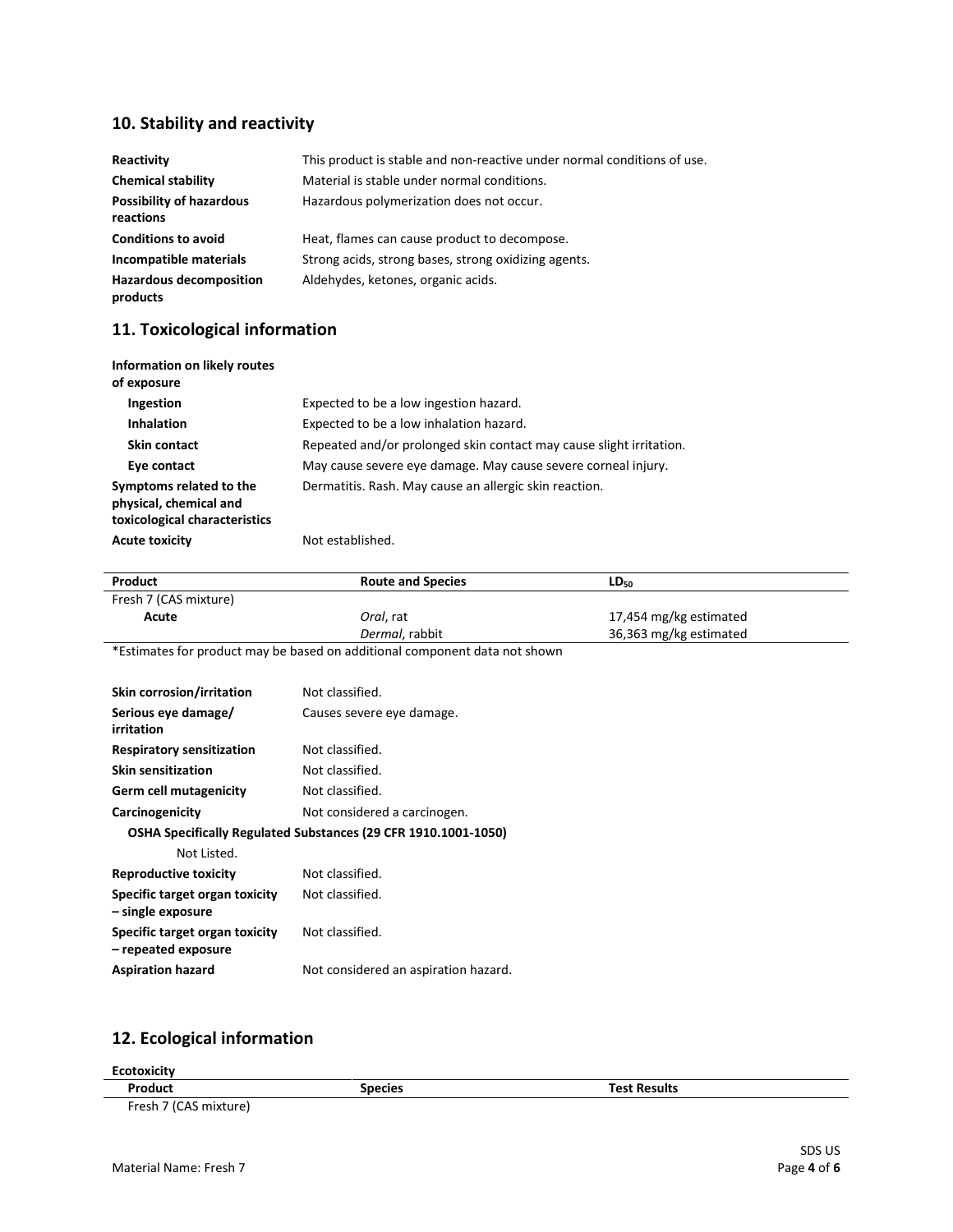| Aquatic                       |                                                                            |                                                                                              |
|-------------------------------|----------------------------------------------------------------------------|----------------------------------------------------------------------------------------------|
| Crustacea                     | Daphnia                                                                    | $EC_{50}(48hr)$ : 169 mg/L estimated                                                         |
| Fish                          | Fathead                                                                    | $LC_{50}(96hr)$ : 69.09 mg/L estimated                                                       |
|                               | *Estimates for product may be based on additional component data not shown |                                                                                              |
| Persistence and degradability | isn't biodegradable under certain environmental conditions.                | Nonylphenyl ethoxylate: not considered readily biodegradable, but doesn't mean this material |

| <b>Bioaccumulative potential</b> | No data available. |
|----------------------------------|--------------------|
| Mobility in soil                 | Not available.     |
| Other adverse effects            | Not available.     |

#### **13. Disposal considerations**

| <b>Disposal instructions</b>          | Collect and reclaim or dispose in sealed containers at licensed waste disposal site. Dispose of<br>contents/container in accordance with local/regional/national/international regulations. Do<br>not release to the environment. |
|---------------------------------------|-----------------------------------------------------------------------------------------------------------------------------------------------------------------------------------------------------------------------------------|
| Local disposal regulations            | Dispose in accordance with all applicable regulations.                                                                                                                                                                            |
| Waste from residues/unused<br>product | Dispose of in accordance with local regulations. Empty containers or liners may retain some<br>product residues. This material and its container must be disposed of in a safe manner. (see:<br>Disposal instructions).           |
| <b>Contaminated packaging</b>         | Empty containers should be taken to an approved waste handling site for recycling or<br>disposal. Since emptied containers may contain product residue, follow label warnings even<br>after container is emptied.                 |

#### **14. Transport information**

#### **DOT**

Not regulated as dangerous goods.

#### **15. Regulatory information**

```
US federal regulations .
SARA 302 Extremely hazardous substance
    Not listed.
SARA 304 Emergency release notification
    Not listed.
SARA 311/312 Hazard Categories
    Immediate Hazard - Yes
    Delayed Hazard – No
    Fire Hazard – No
    Pressure Hazard – No
    Reactivity Hazard – No 
SARA 313 (TRI reporting)
    Not listed.
```
#### **16. Other information, including date of preparation or last revision**

| Issue date           | 5/13/2015 |
|----------------------|-----------|
| <b>Revision date</b> | 5/13/2015 |
| <b>Version#</b>      |           |